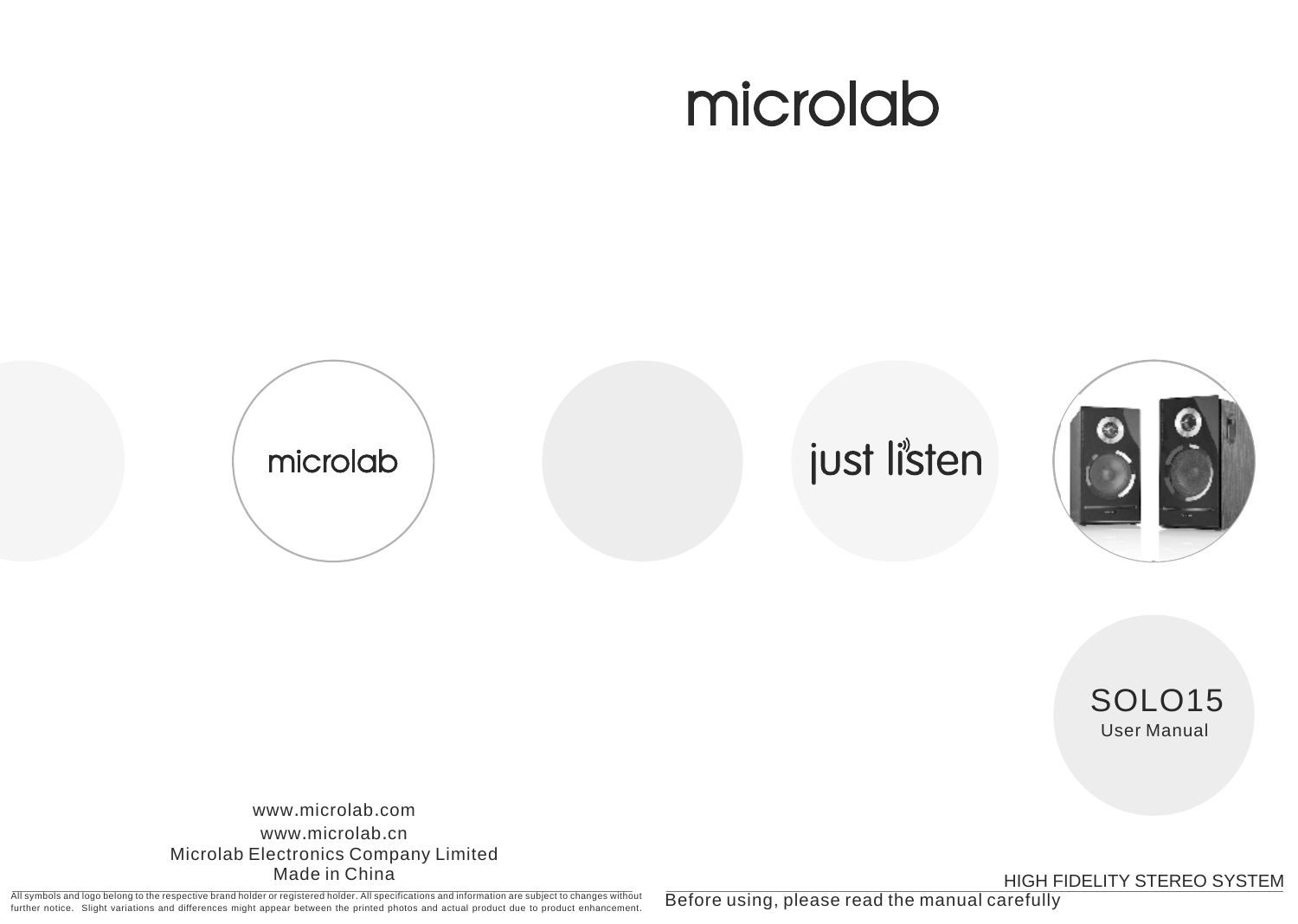## Important Safety Instructions



## Caution:

To reduce the risk of electric shock, do not dismantle the product and do not expose the apparatus to rain or moisture. No user-serviceable parts inside. Refer servicing to qualified personnel only.

## Explanation of Graphical Symbols:

The lightning flash within an equilateral triangle is intended to alert you to the presence of uninsulated "dangerous voltage" within the product's enclosure that may be of sufficient magnitude to constitute an electric shock to a person or persons.

The exclamation point within an equilateral triangle is intended to alert you to the presence of

 $\frac{1}{1}$  important operating and maintenance (servicing) instructions in the literature accompanying the product.

## Warnings:

1. **Read Instructions** - All the safety and operating instructions must be read before the product is operated.

2. **Retain Instructions** - The safety and operating instructions should be kept for future reference.

3. **Heed warnings** - All warnings on the product and in the operating instructions should be adhered to.

4. **Follow instructions** - All operating and use instructions should be followed.5. Installation Install in accordance with the manufacturer's instructions.

6. **Power sources** - This product should be operated only from the type of power source indicated by the marking adjacent to the power cord entry. If you are not sure of the type of power supply to your home, consult your product dealer or local power company.

EN  $\mathfrak{D}$ 

7. **Grounding or polarization** - the product is not required to be grounded. Ensure the plug is fully inserted into the wall outlet or extension cord receptacle to prevent blade or pin exposure. Some versions of the product are equipped with a power cord fitted with a polarized alternating line plug (a plug having one blade wide than the other). This plug will fit onto the power outlet only one way. This is a safety feature. If you are unable to insert the plug fully into the outlet, try reversing the plug. If the plug should still fail to fit, contact your electrician to replace your obsolete outlet. Do not defeat the safety purpose of the polarized plug. When using an extension power-supply cord or a power-supply cord other than that supplied with the appliance, it should be fitted with the appropriate molded plugs and carry safety approval appropriate to the country of use.

8. **Power cord protection** - Power supply cords should be routed so that they are not likely to be walked on, kinked or pinched by items placed on or against them, paying particular attention to cords from plugs, receptacles and the point where they exit from the appliance.

9. **Overloading** - Do not overload wall outlets, extension cords or multiple sockets, as this can result in a risk of fire or electric shock.

10. **Ventilation** - The product must be properly ventilated. Do not place the product on a bed, sofa, or other similar surface. Do not cover the product with any items such as tablecloths, newspapers, etc.

11. **Heat** - The product should be situated away from heat sources such as radiators, heat registers, stoves, or other products) including amplifiers that produce heat. No naked flame sources, such as lighted candles, should be placed on the apparatus.

12. **Water and moisture** - To reduce the risk of fire or electric shock, do not expose the product to train, dripping, splashing or excessive moisture such as in a sauna or bathroom. Do not use this product near water - for example, near a bathtub, washbowl, kitchen sink, laundry tub, in a wet basement, or near a swimming pool and the like.

13. **Object and Liquid Entry** - Never push objects of any kind into this product through openings, as they may touch dangerous voltage points or short-circuit parts that could result in a fire or electric shock. Never spill liquid of any kind on the product. Do not place any object containing liquid on top of the product.

14. **Cleaning** - Unplug the product from the wall outlet before cleaning. The cabinet of the subwoofer may be cleaned by dusting with a dry cloth. If you wish to use an aerosol cleaning spray, do not spray directly on the cabinet; spray onto the cloth. Be careful not to damage the drive units.

15. Attachments - Do not use attachments not recommended by the product manufactures, as they may

English 2 Deutsch 6 Русский 10 Polska i 14

1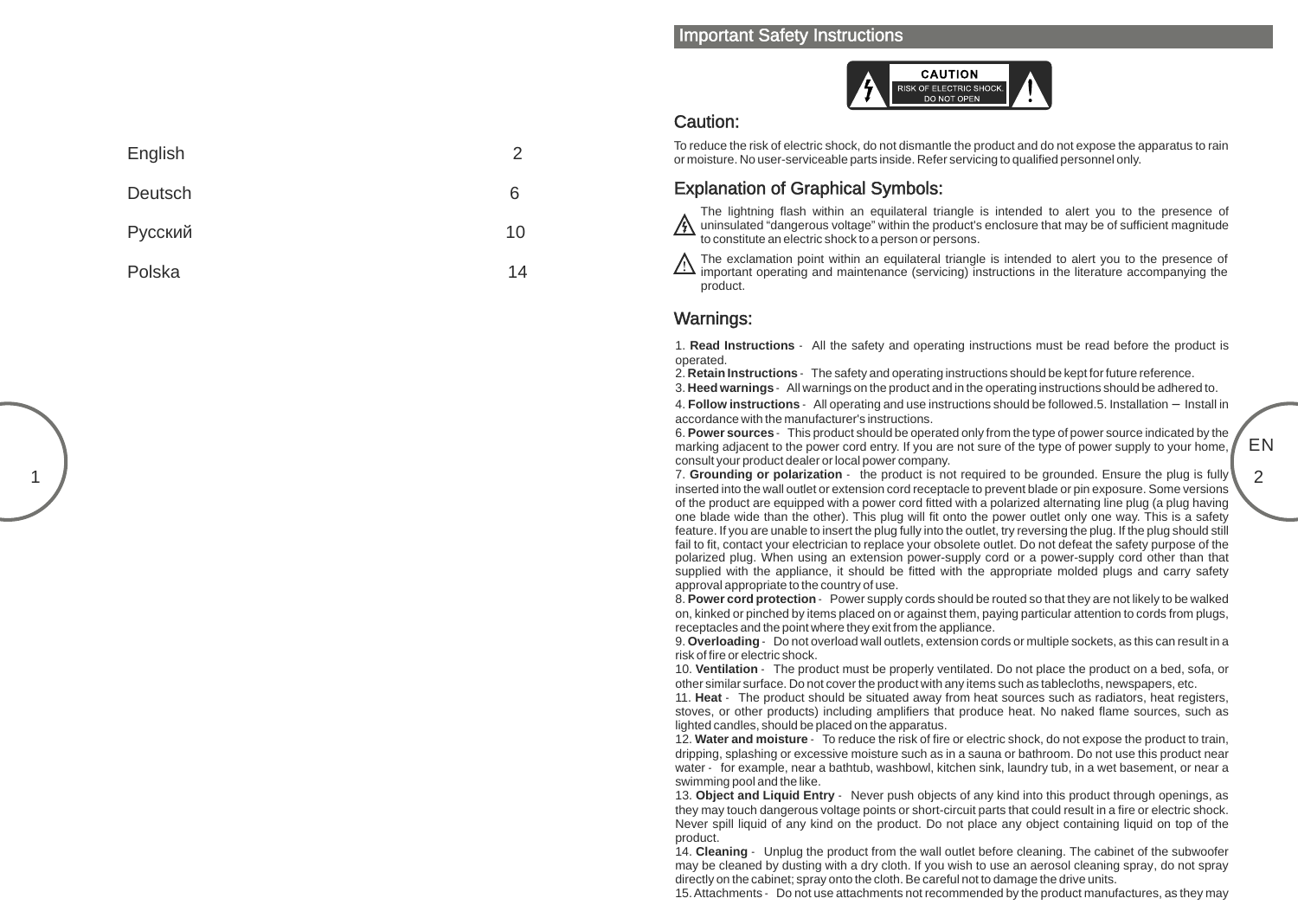15. **Attachments** - Do not use attachments not recommended by the product manufactures, as they may cause hazards.

16. **Accessories** - Do not place this product on an unstable cart, stand, tripod, bracket or table. The product may fall, causing serious injury to a child or adult, and serious damage to the product. Use only with a cart, stand, tripod, bracket or table recommended by the manufacturer or sold with the product. Any mounting of the product should follow the manufacturer's instructions and should use a mounting accessory recommended by the manufacturer.

17. **Moving the product** - A product and cart combination should be moved with care. Quick stops, excessive force and uneven surfaces may cause the product and cart combination to overturn.

18. **Unused periods** - The power cord of the appliance should be unplugged from the outlet during lightning storms or when the apparatus is left unused for a long period of time.

19. **Servicing** - Do not attempt to service this product yourself, as opening or removing covers may expose you to dangerous voltage or other hazards. Refer all servicing to qualified service personnel. 20. Please remove the power plug form the main power source or wall power source when not in use. When plugged in to a power source, the system is in standby mode, so the power is not entirely cut off.

21. **Replacement parts** - When replacement parts are required, ensure the service technician has used replacement parts specified by the manufacturer or have the same characteristics as the original part. Unauthorized substitutions may result in fire, electric shock or other hazards.

22. **Mains fuses** - For continued protection against fire hazard, use fuses only of the correct type and rating. The correct fuse specification for each voltage range is marked on the product.

23. Do not turn up the volume while listening to a section with very low level inputs or no audio signals. If you do, the speaker may be damaged when a peak level section is suddenly played.

24. The only means of completely disconnecting the product from the power supply is by removing the power cord from the wall outlet or the product. The wall outlet or the power cord entry to the product must remain freely accessible at all times while the product is in use.

25. Try to install the product near a wall socket or extension cord and shall be easily accessible.

26. The highest environmental temperature suitable for this product is 40°C.

EN 3

### Introduction

High Fidelity bookshelf stereo speakers for music and multimedia entertainment.

Ideal for all occasions and placement.

Wooden cabinets for ideal sound performances and accurate production.

Side volume control for convenience.

Book cabinet for stereo sound effects, and easy placement between LCD screen or playback devices.

## Features

Powerful 80 Watt performance Bookself type speaker system with 2-way stereo effects Wood design for excellent sound handling and all range performances Ideal for music entertainment and multimedia applications Deep woofer effects with bass reflex tunnel High-end connection type for clearer sound and distortion free audio pleasure

## Packing list

You should find following items while unpacking:

| SOLO15 speakers            | 2pcs            |
|----------------------------|-----------------|
| 3.5mm stereo - 2RCA cable  | 1 <sub>DC</sub> |
| Interconnect speaker cable | 1 <sub>DC</sub> |
| User manual                | 1 <sub>DC</sub> |

## **Illustrations**







- 1. Tweeter
- 2. Woofer
- 3. Master volume
- 4. Power LED

#### **Back view**

- 1. Bass reflex tunnel
- 2. Cooling fins
- 3. Treble & Bass volume
- 4. Power switch
- 5. AC IN power cord
- 6. Binding posts
- 7. PC input
- 8. AUX input
- 9. Binding posts to Left speaker

## **Product connection and operation**

AC power supply  $AC 220V - 240V - 50Hz$ , 600mA

TT of Joc  $\sim$ 9 °C

## **Connections**

Mp3 / Mp4 Media player

600

CD / VCD / DVD player

 $\overline{\phantom{a}}$ 

1.Ensure the volume knob is set to lowest and the AC power is turned off.

**Ierconnect speaker cable** 

 $\odot$ 

Right speaker Left speaker

- 2.Connect the interconnect cables between the 2 speakers. You can use a third-party banana plugs or use the bare expose wires to connect.
- 3.Connect to your playback device. Ensure they are turned off first. There are 2 sets for RCAs for you to connect to. You can select between INPUT1 or INPUT2. You can connect to various type of playback devices such as CD, DVD player, or MP3,MP4 player, or Media player and even your computer.
- 4. Please note that between INPUT 1 or INPUT 2, only one playback can be turned on, else the other playback will distort the audio quality of the first .
- 5.Last, connect the AC power cable to the power source.

## **Operation**

- 1.Turn on the AC power source
- 2.Start the playback of your media
- 3.Slowly raise the volume level to your listening preference. Next, adjust the Treble and Bass volumes to your preferred sound effects.
- 4.When turning off the speakers, always stop the playback first. Then lower the volume before proceeding to turn off the power.

EN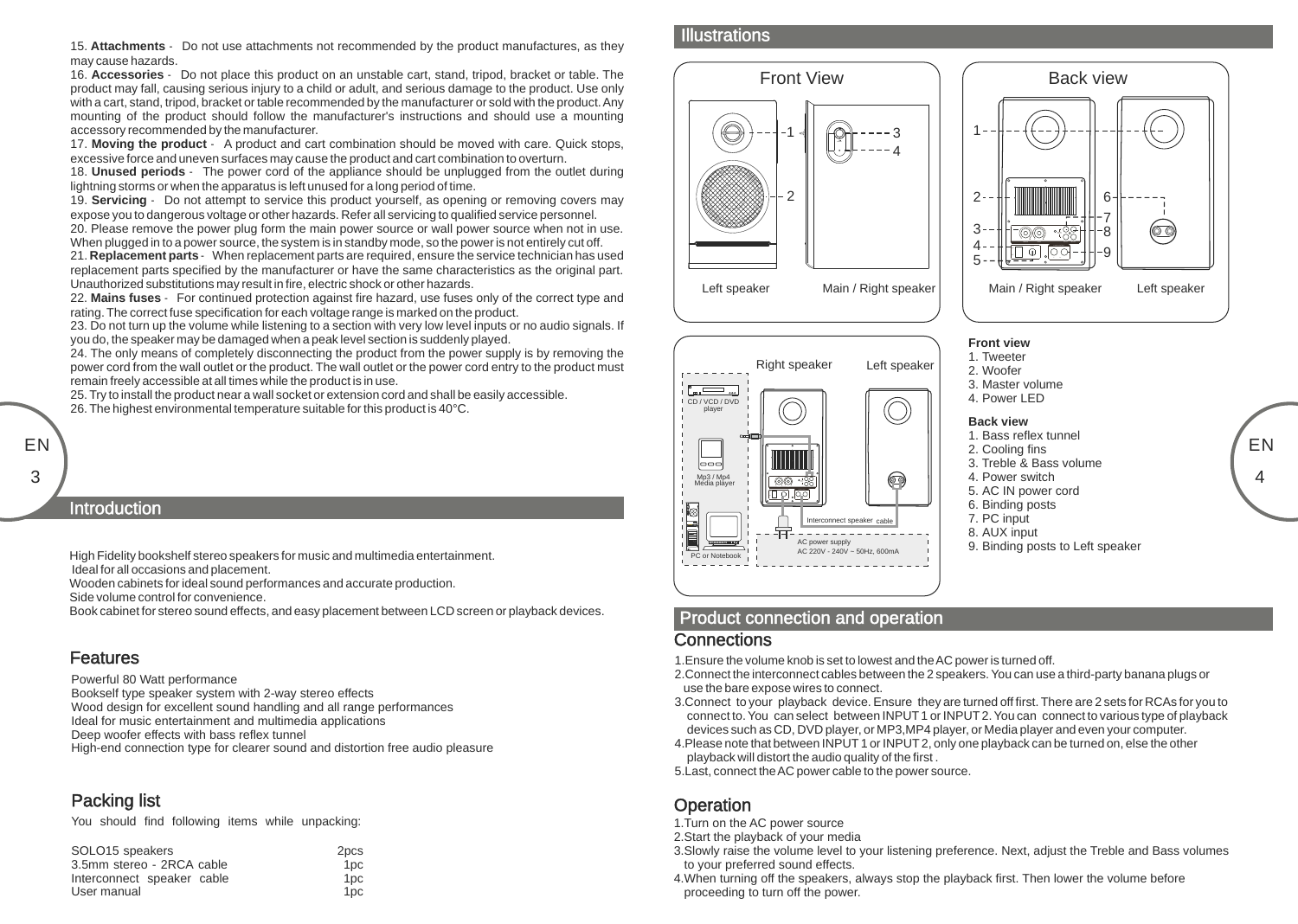

## Technical Information

EN 5

#### **Amplifier Speakers** Interfaces **Power**<br>**Power supply: Dimensions** Output power: 80 Watt RMS Power distribution:  $\begin{array}{cc}\n\text{40 Watt x 2} \\
\text{411 + 42} \\
\text{422 + 43} \\
\text{433 + 44} \\
\text{444 + 45} \\
\text{455 + 46} \\
\text{466 + 47} \\
\text{476 + 48} \\
\text{487 + 48} \\
\text{494 + 48} \\
\text{404 + 48} \\
\text{404 + 48} \\
\text{416 + 48} \\
\text{426 + 48} \\
\text{437 + 48} \\
\text{447 + 48} \\
\text$ Harmonic distortion:  $\leq 0.3\%$  1W 1<br>Frequency response:  $5\text{ Hz}$  - 20 kHz Frequency response: 5 Hz - 20<br>Signal/Noise ratio: 5 = 5 Az - 20 kHz Signal/Noise ratio:  $>80$  dB<br>Separation:  $>55$  dB Separation: Tweeter driver type: 1"<br>
Tweeter rated power: 20 Watt x 6 ohm Tweeter rated power: 20 Watter rated power: 20 Watter of the contract of the contract of the contract of the contract of the contract of the contract of the contract of the contract of the contract of the contract of the c Bass driver type:  $5.25"$ <br>Bass rated power:  $25$  Watt. 4 ohm Bass rated power: Output:<br>
Input:<br>
Input: 2RCA sockets 2RCA sockets  $AC 220 V - 240 V - 50 Hz$ , 600 mA Speakers: Product net weight:

## Frequently Asked Questions (FAQ)

| Problem                          | <b>Solutions</b>                                                                            |
|----------------------------------|---------------------------------------------------------------------------------------------|
| Power LED won't light up         | Check if the system is powered on                                                           |
|                                  | Check the power plug well connected                                                         |
| No Sound                         | Check if the audio source is working well                                                   |
|                                  | Check if the audio and speaker cables well connected                                        |
|                                  | Check if the volume at right level                                                          |
| One or more satellite no sound   | Check if the satellite cable well connected, and ensure source                              |
|                                  | connection is correctly inserted                                                            |
| Static sound heard when volume   | Turn off the playback source first, then turn the speaker volume                            |
| lknob is turned                  | knob several times. Playback again and monitor. The static noise                            |
|                                  | is due to dust, so simply turning the volume will remove it easily                          |
| What are the products supported? | Any playback devices such as PC, notebook, CD/DVD player,                                   |
|                                  | Media Players with 3.5mm stereo plug                                                        |
| Sound is distorted               | Check if the source file is not corrupted, play a different song and                        |
|                                  | test                                                                                        |
|                                  | It is magnetically shielded so can be placed near LCD TV Monitor                            |
| Where to place this speaker      | without any distortion                                                                      |
|                                  | If the problem still exists, please contact the distributor or ask for professional service |

## Wichtige Sicherheitshinweise.



## Vorsicht:

Zur Vermeidung von elektrischen Schlagen offnen Sie niemals das Gehause und setzen Sie das Gerat weder Regen noch Flussigkeit aus. Das Gerat enthalt keine vom Benutzer zu wartenden Teile. Lassen Sie alle Wartungs- und Reparaturarbeiten nur vom Fachpersonal ausfuhren.

## Sicherheitssymbol-Erklarung:

Das Blitz-Symbol in einem gleichseitigen Dreieck warnt Sie vor einer nicht isolierten gefahrlichen Spannung im Inneren des Gerategehauses, durch die Personen einen elektrischen Schlag erleiden konnten.

Das Ausrufzeichen in einem gleichseitigen Dreieck soll den Benutzer darauf hinweisen, dass in der Begleitdokumentation des Gerates wichtige Bedienungs- und Wartungsanweisungen erhalten sind.

## Warnhinweise:

1. **Anleitung durchlesen** – Lesen Sie vor Inbetriebnahme des Gerates alle Sicherheits- und Betriebshinweise.

2. **Anleitung aufbewahren** – Heben Sie alle Sicherheits- und Bedienungshinweise auf, um sie spater nachschlagen zu konnen.

3. **Warnhinweise beachten** – Befolgen Sie alle auf dem Gerat angebrachten und in dieser Anleitung vermerkten Warnhinweise

4. **Anweisungen befolgen** – Befolgen Sie alle Bedienungsanweisungen.

5. **Aufstellen des Systems** – Befolgen Sie beim Aufstellen die Anweisungen des Herstellers.

6. **Stromquellen** – Dieses Gerat sollte nur mit der auf dem Typenschild angegebenen Stromquelle betrieben werden. Wenn Sie die Spezifikationen der Stromversorgung nicht kennen, wenden Sie sich an Ihren Geratehandler oder Ihr ortliches Energieversorgungsunternehmen.

7. **Erdung oder Polarisierung** – Fur dieses Gerat ist die Erdung nicht erforderlich. Zur Vermeidung der Beruhrung mit den stromleitenden Teilen vergewissern Sie sich, dass der Stecker vollstandig in die Steckdose bzw. Verlangerungsstuck eingefuhrt ist. Einige Modele sind mit einem polarisierten Netzstecker (d.h. ein Flachkontakt ist breiter als der andere) ausgestattet. Dieser Stecker kann aus Sicherheitsgrunden nur in einer Richtung in die Steckdose eingesteckt werden. Wenn sich der Stecker nicht vollstandig in die Steckdose einfuhren lasst, drehen Sie den Stecker um und versuchen es erneut. Wenn der Stecker nicht in Ihre Steckdose passt, muss die veraltete Steckdose von einem Elektriker ausgewechselt werden. Verandern Sie auf keinen Fall den Stecker selbst, um nicht die Sicherheitsfunktion des polarisierten Steckers au?er Kraft zu setzen. Bei der Verwendung eines Verlangerungsstucks oder Netzkabels, die sich von den mit dem Gerat gelieferten Teilen unterscheiden, sollen sie mit dem Stecker ausgestattet werden

8. **Schutz des Netzkabels** – Die Netzkabel mussen so verlegt werden, dass Personen nicht darauf treten konnen bzw. dass die Kabel nicht von Geraten gequetscht werden. Daruber hinaus durfen keine Objekte auf die Kabel gestellt oder mit den Kabeln in Kontakt gebracht werden. Achten Sie insbesondere auf Kabel, Stecker, Buchsen und Schnittstellen zwischen Kabel und Gerat.

9. **Uberlastung** – Steckdosen, Verlangerungskabeln oder Mehrfachsteckdosen durfen nicht uberlastet werden, um Brand- und Stromschlaggefahr zu vermeiden.

10. **Beluftung** – Sorgen Sie fur eine ausreichende Beluftung. Stellen Sie das Gerat niemals auf ein Bett, Sofa usw. Bedecken Sie das Gerat nicht mit Tischdecken, Zeitungen usw.

11. **Warmequellen** – Stellen Sie das Gerat nicht in der Nahe von Warmequellen wie Heizkorpern, Ofen oder anderen Apparaten (einschlie?lich Verstarker), die viel Warme erzeugen. Stellen Sie auf das Gerat keine Gegenstande mit offenen Flammen, wie z.B. brennende Kerzen.

12. **Wasser und Feuchtigkeit** – Um die Gefahr von Brand oder Stromschlag zu vermeiden, darf das Gerat keinem Regen, Tropf- oder Spritzwasser ausgesetzt sein. Das Gerat darf an feuchten Orten nicht betrieben werden, z.B. in der Sauna oder im Badezimmer. Verwenden Sie dieses Gerat nicht in Wassernahe, z.B. neben einem Waschbecken oder einer Badewanne, in einem feuchten Keller, neben Schwimmbecken usw.

13. **Einfuhren von Fremdkorpern und Flussigkeiten** – Stecken Sie niemals irgendwelche Fremdkorper in die Offnungen des Gerates, da diese Gegenstande Hochspannungsquellen oder Kurzschlussteile beruhren und damit einen Brand oder Stromschlag verursachen konnen. Auf keinen Fall durfen Flussigkeiten jeglicher Art auf das Gerat verschuttet werden. Stellen Sie keine Behalter auf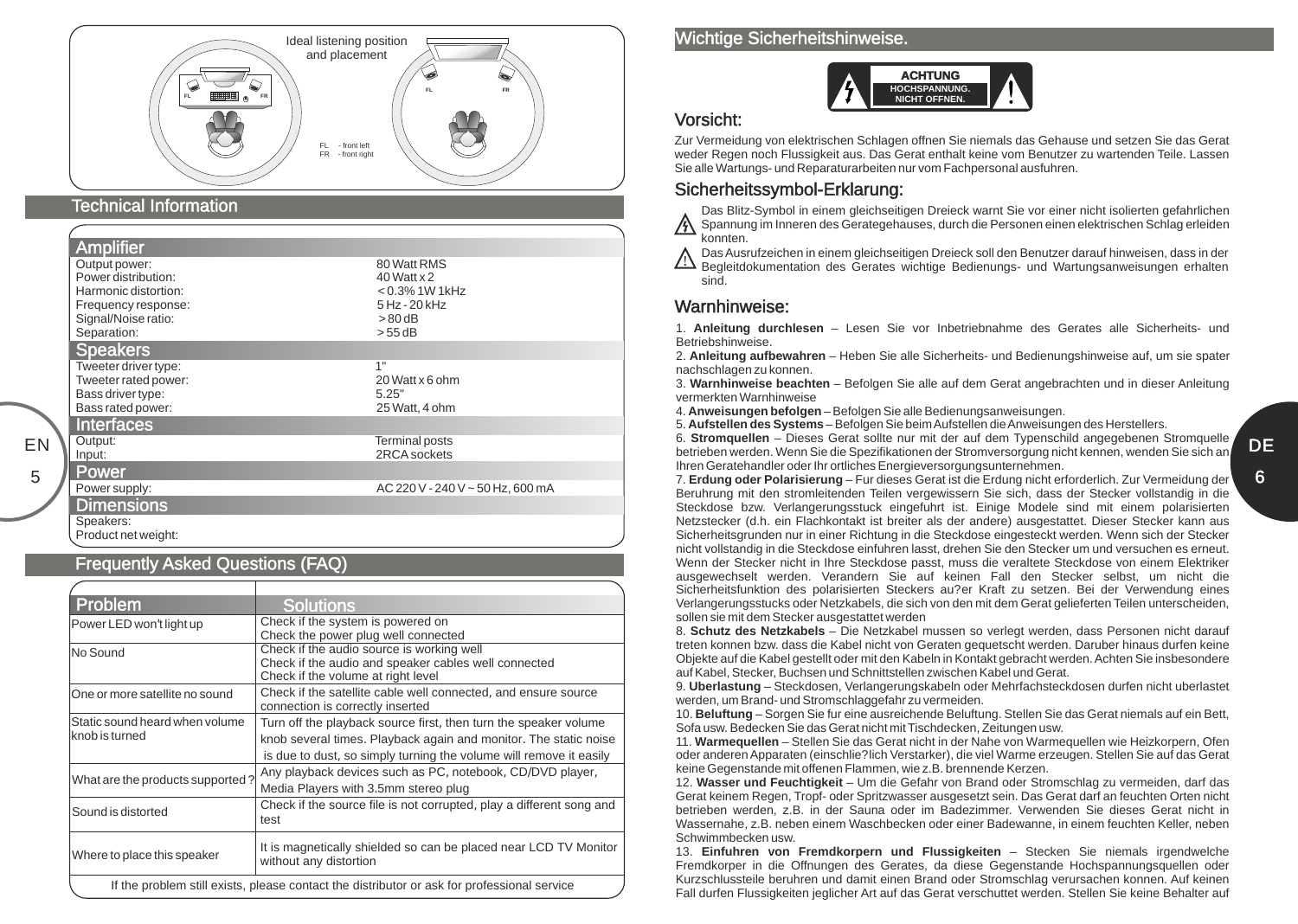die mit Flussigkeiten gefullt sind.

14. **Reinigung** – Bevor Sie das Gerat reinigen, ziehen Sie den Netzstecker aus der Steckdose. Das Subwoofer-Gehause kann mit einem trockenen Tuch gereinigt werden. Falls Sie ein Aerosolreiniger benutzen, zerspruhen Sie es nicht direkt auf das Gehause, sondern tranken Sie damit ein Tuch. Achten Sie darauf, die Teile nicht zu beschadigen.

15. **Hilfsmittel** – Verwenden Sie nur Hilfsmittel, die vom Hersteller empfohlen werden. Andernfalls kann es zum Gerateschaden fuhren.

16. **Zubehor** – Das Gerat darf nicht auf einem instabilen Stander, Stativ, Gestell oder einer instabilen Halterung montiert werden, da es sonst umsturzen und schwere Verletzungen von Kindern oder Erwachsenen bzw. Gerateschaden verursachen konnte. Befestigen Sie das Gerat nur auf Standern, Stativen oder Halterungen, die entweder vom Hersteller empfohlen bzw. mit dem Gerat verkauft werden. Beachten Sie beim Aufstellen des Gerates die Anleitung des Herstellers und verwenden Sie nur vom Hersteller empfohlene Montageteile.

17. **Umstellung des Gerates** – Wenn sich das komplette Gerat auf einem Rollwagen befindet, muss dieser vorsichtig bewegt werden, um ein Umsturzen des Rollwagens bei ruckartigen Anhalten, uberma?iger Kraftanwendung und unebenen Fu?boden zu vermeiden.

18. Betriebsunterbrechungen – Wahren des Gewitters muss das Netzkabel aus der Steckdose gezogen werden bzw. auch dann, wenn das Gerat langere Zeit unbenutzt bleibt.

19. **Wartung** – Versuchen Sie auf keinen Fall das Gerat selbst zu warten. Beim Offnen der Abdeckung konnen Sie gefahrliche Spannungen oder anderen Gefahren ausgesetzt sein.

20. Trennen Sie den Netzkabel von der Hauptstromversorgungsquelle oder ziehen Sie den Netzstecker aus der Dose, wenn das Gerat nicht benutzt wird. Wenn das Netzkabel angeschlossen ist, befindet sich das System in dem Einschlafzustand und die Stromversorgung ist nicht vollstandig unterbrochen.

21. **Ersatzteile** – Wenn Ersatzteile benotigt werden, muss darauf geachtet werden, dass der Wartungstechniker nur vom Hersteller angegebene Ersatzteile bzw. Teile mit denselben Eigenschaften wie die Originalteile benutzt. Unzulassige Ersatzteile konnen zu Brand, Stromschlag oder anderen Gefahren fuhren.

22. **Schmelzsicherung** – Um den standigen Schutz vom Brand zu gewahrleisten, verwenden Sie nur entsprechende Schmelzsicherungen mit passenden Nenndaten. Die annehmbaren Nenndaten sind auf dem Gehause angebracht.

DE 23. Erhohen Sie nicht die Lautstarke beim Abhoren von leisen Teilen oder beim ausgeschalteten Ton. In diesem Fall, wenn der Teil mit der maximalen Lautstarke beginnt, konnten die Lautsprecher beschadigt werden.

24. Das Gerat ist von der Stromquelle nur dann getrennt, wenn das Netzkabel von der Steckdose bzw. dem Gerat abgeschaltet ist. Wenn das Gerat betrieben wird, muss man einen freien Zutritt auf Steckdosen und Stromanschlussstellen vorgesehen.

25. Stellen Sie das Gerat in der Nahe der Steckdose oder des Verlangerungsstuckes auf, die gut zuganglich sein sollen.

26. Die Umgebungstemperatur ist 40°C nicht zu uberschreiten.

## **Einleitung**

7

Hi-Fi-Regalsystem fur Musik- und Multimediawiedergabe. Ideal fur alle Gelegenheiten, findet uberall den Platz.

Holzgehause fur idealen Klang und naturgetreue Wiedergabe.

Lautstarkeregler ist seitlich zur bequemeren Bedienung angeordnet.

Zur Erzielung des Stereo-Effekts konnen der LCD-Bildschirm oder andere Wiedergabegerate zwischen den Boxen angeordnet werden.

## **Eigenschaften**

Leistungsaufnahme 80 W;

Hi-Fi-Regalsystem mit 2 Stereo-Kanalen;

Holzkonstruktion fur guten Klang und effiziente Wiedergabe in allen Bereichen;

Ideal fur die Wiedergabe von Musik und Multimediaanwendungen;

Tieftonender NF-Lautsprecher mit Bassreflextunnel;

Qualitativ hochwertiger Anschluss fur saubereren Klang und unverfalschte Wiedergabe.

## Lieferumfang

Bei der Ausverpackung des Gerates uberprufen Sie den Inhalt auf Vollstandigkeit:

| Lautsprecher SOLO 15       | 2 Stk. |
|----------------------------|--------|
| Audiokabel 2RCA-3.5 mm     | 1 Stk. |
| Lautsprecheranschlusskabel | 1 Stk. |
| Bedienungsanleitung        | 1 Stk. |

## Abbildungen





#### **Frontansicht**

- 1. Hochfrequenzlautsprecher
- 2. Niederfrequenzlautsprecher
- 3. Lautstarkeregler
- 4. Power Anzeige

#### **Ruckansicht**

- 1. Bassreflextunnel
- 2. Kuhlung
- 3. Regler HOHEN und TIEFEN
- 4. Unterbrechungsschalter
- 5. Netzkabelanschluss
- 6. Polklemmen
- 7. PC-Eingang
- 8. AUX IN Anschluss um eine zusatzliche Signalquelle anzuschlie?en
- 9. Polklemmen zu linkem Lautsprecher

## Anschlusse und Bedienung

 $\overline{\mathsf{T}}$  on  $\overline{\mathsf{p}}$ R L AUDIO INPUT

Stromversorgungsquelle

Haupt-

Lautsprecheranschlusskabel, 2.5 m

Wechselstrom 220 V - 240 V ~ 50 Hz, 600 mA

rechter Lautsprecher Lautsprecher

Linker

60

### Anschlusse

PC or Notebook

Mp3 / Mp4 Media player

**Poo** 

CD / VCD / DVD player

 $\overline{\phantom{a}}$   $\overline{\phantom{a}}$   $\overline{\phantom{a}}$   $\overline{\phantom{a}}$   $\overline{\phantom{a}}$ 

- 1.Uberzeugen Sie sich davon, dass sich der Lautstarkeregler in Minimallage befindet, und die Netzversorgung nicht eingeschaltet ist.
- 2.Verbinden Sie die zwei Boxen mit den Verbindungskabeln. Fur den Anschluss konnen einpoliger Stecker anderer Hersteller verwendet werden, oder armierte Leitungen.
- 3.Periphere Gerate anschlie?en. Bevor Sie damit beginnen, uberzeugen Sie sich bitte davon, dass das betreffende Gerat nicht eingeschaltet ist. Fur den Anschluss der Peripherie gibt es 2 Satze Cinch- Stecker. Sie haben die Wahl zwischen INPUT1 und INPUT2. Es konnen Wiedergabegerate unterschiedlicher Art angeschlossen werden, wie CD/DVD-Player, MP3/MP4-Player, Mediaplayer oder sogar der PC.

4.Bitte beachten Sie, dass gleichzeitig immer nur ein Gerat an einem der Eingange INPUT 1 oder INPUT 2 an der Anlage eingeschaltet sein sollte, ansonsten leidet die Wiedergabequalitat darunter.

5.Wenn alle Anschlusse erledigt sind, verbinden Sie das Gerat mit dem Netz.

## Bedienung

- 1.Netzschalter einschalten.
- 2.Wiedergabe starten. 3.Langsam und gleichma?ig Lautstarkeregler bis zur gewunschten Lautstarke "aufdrehen".
- Anschlie?end Hohen und Tiefen einregeln oder gewunschte Soundeffekte wahlen.
- 4.Vor dem Ausschalten der Anlage bitte immer erst die Wiedergabegerate ausschalten. Anschlie?end nehmen Sie die Lautstarke zuruck und betatigen den Netztaster.

**DE**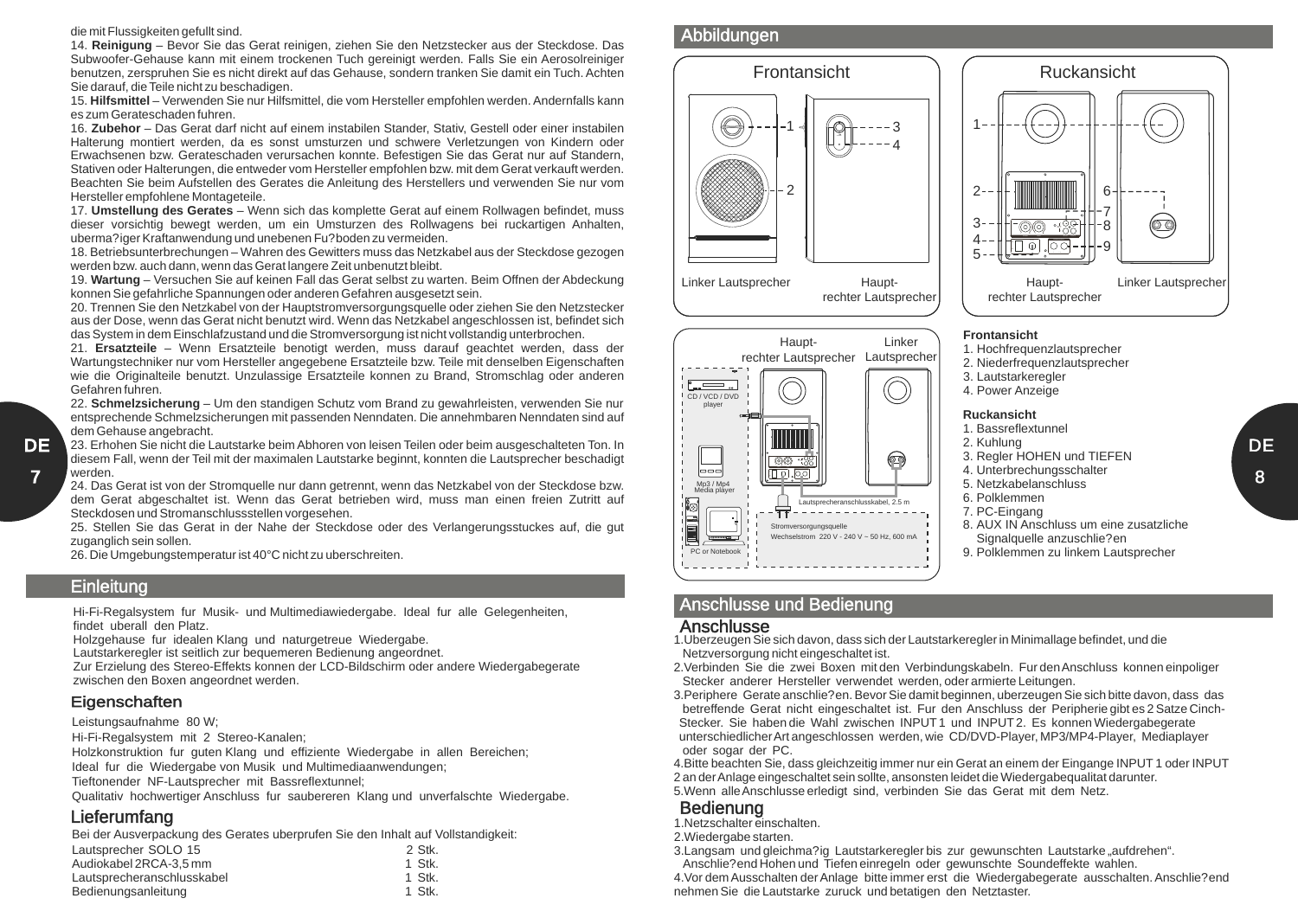

## Technische Information

| <b>Verstarker</b>                                                                                                                                                                                                             |                                                                                        |
|-------------------------------------------------------------------------------------------------------------------------------------------------------------------------------------------------------------------------------|----------------------------------------------------------------------------------------|
| Gesamtleistung<br>Leistungsverteilung<br>Klirrfaktor<br>Frequenzbereich<br>Storabstand<br>Trennung                                                                                                                            | 80 Watt<br>40 Watt x 2<br>$< 0.3\%$ 1W 1kHz<br>5 Hz - 20 kHz<br>$> 80$ dB<br>$> 55$ dB |
| Lautsprecher                                                                                                                                                                                                                  |                                                                                        |
| Ausgangsverstarker des Hochfrequenzlautsprechers<br>Nennleistung des Hochfrequenzlautsprechers<br>Ausgangsverstarker des Niederfrequenzlautsprechers<br>Nennleistung des Niederfrequenzlautsprechers<br><b>Schnittstellen</b> | 1"<br>20 Watt x 6 ohm<br>5.25"<br>25 Watt, 4 ohm                                       |
| Ausgange<br>Eingange                                                                                                                                                                                                          | Polklemmen<br>2RCA Steckdosen                                                          |
| Stromversorgung                                                                                                                                                                                                               |                                                                                        |
| Stromversorgungsquelle der Lautsprecher                                                                                                                                                                                       | Wechselstrom 220V-240V~50Hz, 600mA                                                     |
| Abmessungen                                                                                                                                                                                                                   |                                                                                        |
| Abmessungen des Systems<br>Nettogewicht                                                                                                                                                                                       |                                                                                        |

## Haufig gestellte Fragen

| <b>Problem</b>                                                                   | Losuna                                                           |
|----------------------------------------------------------------------------------|------------------------------------------------------------------|
| POWER-Anzeige (LED)                                                              | Uberprufen Sie, dass das System eingeschaltet ist                |
| leuchtet nicht                                                                   | Sicherstellen Sie, dass das Netzkabel korrekt angeschlossen ist. |
| Das System ergibt keinen Klang                                                   | Uberprufen Sie die Audiosignalquelle                             |
|                                                                                  | Uberprufen Sie alle Kabelanschlusse                              |
|                                                                                  | Uberprufen Sie die Lautstarke                                    |
| Ein oder mehrere Satelliten                                                      | Uberprufen, dass Satelliten und Audiosignalguelle korrekt        |
| ergeben keinen Klang                                                             | angeschlossen sind und dass die Audiosignalguelle korrekt        |
|                                                                                  | eingestellt ist.                                                 |
| Es sind statische Verzerrungen bei                                               | Schalten Sie die Audiosignalquelle aus und reduzieren die        |
| der Tonwiedergabe horbar                                                         | Lautstarke. Stellen Sie die Lautstarke erneut ein.               |
|                                                                                  | alle Wiedergabegerate, z.B. Komputer, Notebook, CD/DVD-          |
| Welchen Anlagen ist dieses                                                       | Spieler, Multimedia-Systeme mit dem                              |
| System angepasst?                                                                | Anschluss fur den Stereostecker von 3.5 mm                       |
| Der Klang ist verzerrt                                                           | Uberprufen, dass die Datei nicht verletzt ist; Versuchen Sie ein |
|                                                                                  | anderes Lied spielen zu lassen                                   |
| Wo sind die Lautsprecher                                                         | Die Lautsprecher sind magnetisch abgeschirmt und durfen          |
| aufzustellen?                                                                    | neben dem LCD-Bildschirm aufgestellt werden.                     |
| Wenn das Problem nicht gelost werden kann, wenden Sie sich an den Servicedienst. |                                                                  |

РИСК УДАРА ЭЛЕКТРИЧЕСКИЙ СОБОК ОСТОРОЖНО!

Внимание: Чтобы снизить опасность поражения лектрическим оком, не ра бирайте изделие и не подвергайте аппара у действию дождя и сырости. Изделие не держит обслуживаемых лементов. За хнической помощью обращайтесь лько к квалифицированному специалист . Описание условных графических обозначений::  $\alpha$ напряжения» внутри орпуса изделия, орое может ст ть причиной лектрического шока для дного че овека или группы людей.  $($ 

док мента. Предупреждения: 1.  $\blacksquare$ хники опасности. 2.  $\blacksquare$  $3.$  $4.$ 

5. Подключайте прибор лько к ому типу ист чника питания, орый ук зан на маркировке ядом с вв дом шнура лектропитания. сли вы не уверены в тношении типа лектроснабжения в ашем доме, обратитесь к поставщику прибора или к местному поставщику прибора или к местному поставщику лектр<br>В 1999 году прибора и поставщику лектроэнергии. Поставщику лектроэнергии. Поставщику лектроэнергии. Поставщику 6. Прибор не тре т за емления. дитесь в ом, что штепсельная вилка полностью ставлена в ро тк . Нек орые модели снабжены шнуром лектропитания с поляризованным штепселем переменной линии. акой штепсель можно подключить лько дним способом. сли акой штепсель не вх дит в ро тку полностью, попробуйте перевернуть его. т. При использовании длинит ля или другого шнура лектропитания, личного шнура лектропитания, личного т шнура в омплек е, дитесь, что он подходитель, что он подходительно штекерам и ответительно штекерам и оотвративно и оо<br>Подходительность т стандар американских подходительность т стандар американских подходительность т стандар аме опасности страны использования.

 $8.$ аб ли следу т аким обра ом, чтобы они не перекручивались, на них не стоялись, на них не наступали и не стоялис акие-либо предметы. Особое внимание следу т делять шнурам лектропитания лизи штепсельных вилок, ро ок или ра ъемов прибора. е перегрузки стенений стенений стенений розволят длинит лей или разв твлений длинит лей или разв твлений длини<br>В перегрузки стенений по перегрузки стенений для перегрузки стенений для перегрузки стенений по перегрузки сте ак о может привести к пожару или поражению лектрическим оком. 10. $\blacksquare$ цирк ляцию духа ядом с прибором. Не ставь е прибор на акие поверхности ак кров ть или диван. Не накрывайте прибор.

11. Не размещайте прибор лизи ист чников с прибор лизи ист чников епла, радиа оры, радиа оры, радиа оры, радиа печки и другие приборы, приборы, приборы, приборы, приборы, приборы, приборы, приборы, приборы, приборы, прибо ткрытого огня, например св чи. 12.  $\blacksquare$ прибор действию лаги. Не используйте прибор ядом с дой или в помещениях с избыт чной лажностью (сауна, анная, ассейн, мывальник и .д.). Из егайте попадания на прибор жидкостей. Не ставь е ядом с прибором или на него прибором или на него предметы, держащие жидкости. Не

13. Не допускайте попадания в прибора инородных прибора инородных предметов. Не пытайтесь просунуть просунуть акие-либо предметы в предметы в прибора, ак они могут оснуться действия действа под действия действия действия<br>В прибора, нах дящихся под действия действия действия действия действия действия действия действия действия де напряжением и вызв ть ороткое замыкание. 14.  $\blacksquare$ произв дить сухой тканью. При использовании чистящих средств не следу т наносить их на прибор, нанесите их на ткань. дь е осторожны, не повредите при чистке динамики. 15. Запрещае ся подключать и использов ть дополнит льные приборы, не рекомендованные приборы, не рекомендованные при изг овит лем – о может привести к по омке.

16. становка прибора должна прибора должна прибора должна прибора должна прибора  $\mathbf{r}$ и с использованием креплений, рекомендованием креплений, рекомендованием креплений, рекомендованных изгледован<br>В после политических изглятов по сталкованием креплений, рекомендованием креплений, рекомендованных изглятов п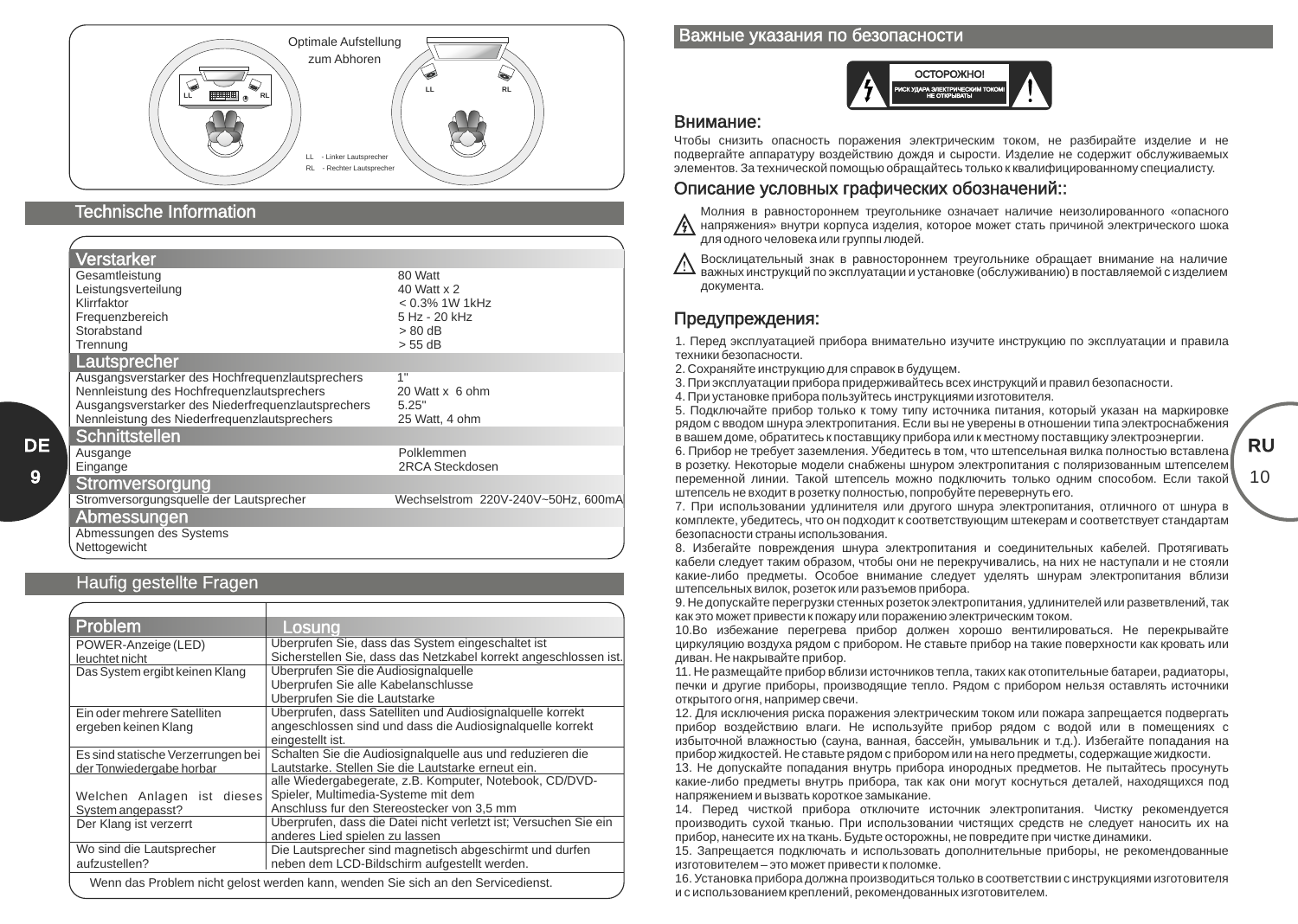

 $21.22.$ 

23. 24. 25. **RU** 

Hi-Fi



 $\sqrt{2}$ 

SOLO 15<br>- 2RCA  $3.5<sub>mm</sub>$  $\mathbf{1}$  $1$  .  $\mathbf{1}$ 

26.<br>+40°

 $11$ 







 $2.$ 

5.

PC **AUX** 

 $1.$  $3.$  $:$  INPUT 1  $\overline{2}$ INPUT2. CD/DVD-, MP3/MP4- $4.$ INPUT1 INPUT<sub>2</sub>,

 $\frac{1}{2}$ .<br>3.  $\overline{4}$ .

 $RU$  $12$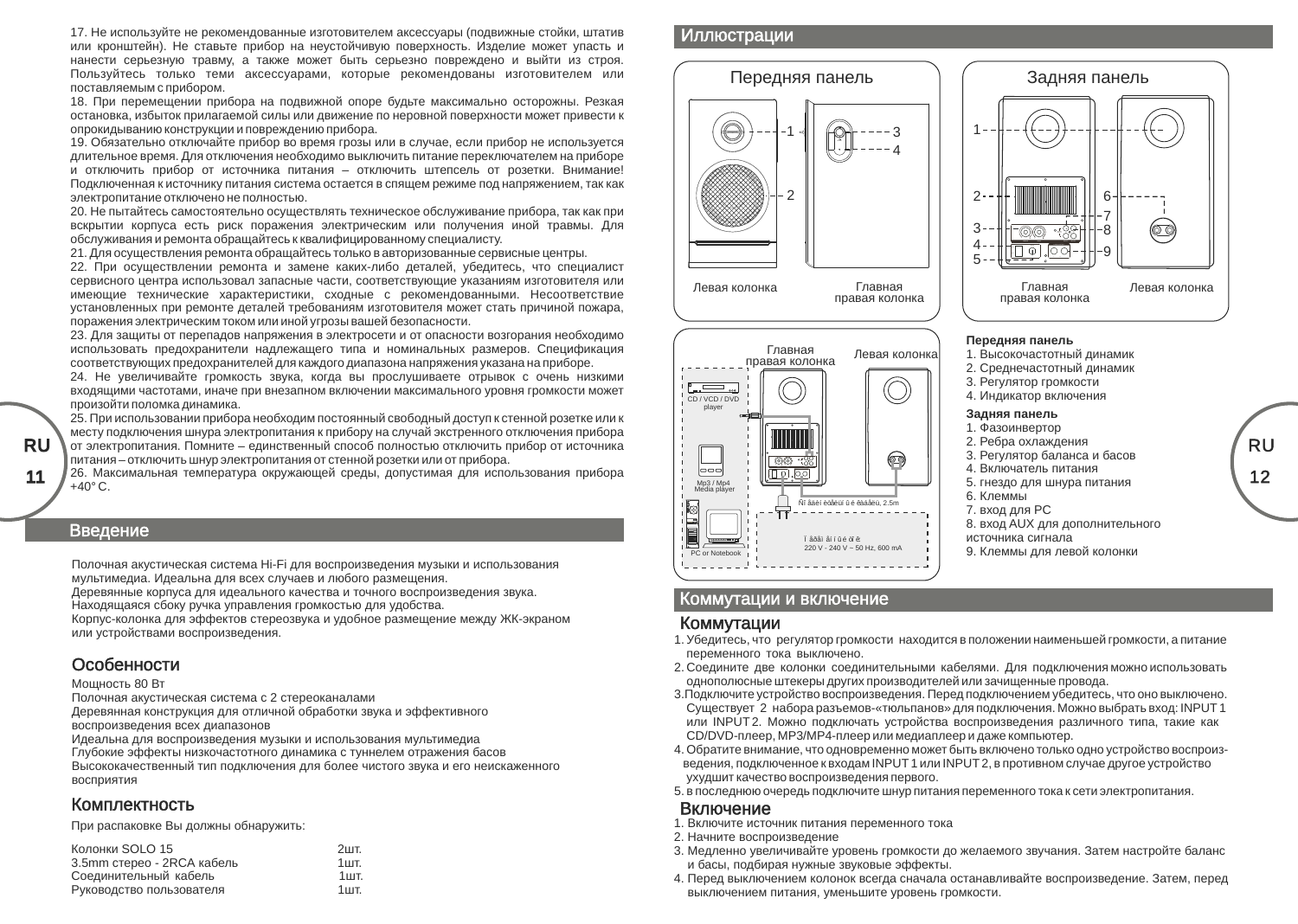

| ٠<br>٠<br>٠<br>٠<br>٠ | 80WRMS<br>40Wx2<br><0.3% 1W 1kHz<br>5 Hz - 20 kHz<br>> 80<br>> 55 |
|-----------------------|-------------------------------------------------------------------|
|                       |                                                                   |
|                       | 1"<br>20<br>x6                                                    |
|                       | 5.25"<br>25<br>,4                                                 |
|                       |                                                                   |
|                       | 2RCA                                                              |
|                       |                                                                   |
| ٠                     | $220 \text{ V} - 240 \text{ V} \approx 50 \text{ Hz}$ 600 mA      |

**(FAQ)** 

**RU** 

13

|                          | $^\mathrm{J}$                  |                          |
|--------------------------|--------------------------------|--------------------------|
|                          |                                |                          |
|                          | $^\mathrm{J}$                  |                          |
|                          | ,                              |                          |
|                          | $^\mathrm{''}$                 |                          |
|                          | $^\mathrm{^{1}}$               |                          |
|                          | ,                              |                          |
|                          | $\overline{\phantom{a}}$       |                          |
|                          | $^\mathrm{^{1}}$               |                          |
|                          |                                |                          |
|                          | $\blacksquare$                 |                          |
|                          | $^\mathrm{+}$<br>$^\mathrm{+}$ | $\frac{1}{\frac{3.5}{}}$ |
| $\overline{\phantom{0}}$ | CD/DVD,                        |                          |
|                          | $^\mathrm{''}$                 | $^\mathrm{''}$           |
| $\mathcal{P}$            | ,                              |                          |
|                          | $^\mathrm{J}$<br>$^\mathrm{+}$ |                          |
|                          |                                |                          |
|                          | $\,$                           |                          |

## Instrukcia obs ugi

**OSTRZEZENIE** 

## Ostroznie:

Aby zmniejszyc ryzyko porazenia pradem, nie rozbieraj produktu na czesci I nie narazaj go na dzialanie deszczu ani wilgoci. Wewnatrz nie ma czesci ktore moglyby byc obslugiwane przez uzytkownika. Wszelkie prace serwisowe zlecaj tylko kwalifikowanym fachowcom.

## Obiasnienie symboli graficznych

Symbol blyskawicy wewnatrz trojkata rownobocznego ostrzega przed obecnoscia /A nieizolowanego "niebezpiecznego napiecia" wewnatrz obudowy, ktore moze spowodowac zagrozenie porazenia pradem elektrycznym jednej lub kilku osob.

Znak wykrzyknika wewnatrz troikata rownobocznego informuje uzytkownika o obecnosci waznych

instrukcji na temat uzytkowania i konserwacji (serwisu), znajdujacych sie w dokumentacji w dokumentacji zalaczonej do produktu.

## Ostrzezenia:

1. Przeczytaj instrukcje – wszystkie instrukcje bezpieczenstwa i obsługi należy przeczytac przed rozpoczeciem uzytkowania.

2. Zachowaj instrukcje – instrukcje bezpieczenstwa i obsługi nalezy zachowac, aby mozna było z nich korzystac w przyszlosci.

3. Instrukcje dotyczace bezpieczenstwa – nalezy przestrzegac wszystkich srodkow ostroznosci zawartych na obudowie w instrukcji uzytkownika.

4. Przestrzegaj instrukcji – nalezy przestrzegac wszystkich instrukcji obslugi produktu.

5. Instalacja – instaluj zgodnie ze wskazowkami producenta.

6. Zrodla zasilania - niniejsze urzadzenie powinno byc podlaczone do sieci zgodnie z parametrami podanymi na obudowie obok miejsca wejscia przewodu zasilającego. Jesli nie jestes pewny co do parametrow zasilania skontaktuj sie ze sprzedawca lub miejscowa firma energetyczna.

7. Uziemienie i polarnosc - produkt nie wymaga uziemienia. Upewnij sie, ze wtvczka jest do konca wlozona do gniazdka lub do przedluzacza, aby zapobiec dostepu do czesci prowadzacych prad. Niektore wersje produktu moga byc zaopatrzone w przewod zasilający ze wtyczka biegunowa pradu zmiennego (jeden plaski styk jest szerszy od innego). Taka wtyczka moze byc podlaczona do gniazdka tylko w jeden sposob. Jest to przewidziane w celu zapewnienia bezpieczenstwa. Gdy nie mozesz włożyc calej wtyczke do gniazdka, sprobuj ja obrocic. W przypadku gdy nie jest mozliwe włożenie wtyczki do gniazdka, wezwij elektryka, by wymienil przestarzale gniazdko. Nie zmieniaj bezpieczne własciwosci wtyczki biegunowej. W przypadku uzycia przedluzacza zasilającego lub przewodu zasilającego innego niz ten co wchodzi w sklad kompletu urzadzenia, one powinny byc wyposazone w odpowiednia odlana wtyczke majaca oznaczenie bezpieczenstwa obowiazującego w kraju jego uzytkowania.

8. Zabezpieczenie przewodu zasilającego – przewody zasilające powinny byc tak umiejscowione. zeby nie przeszkadzaly przejsciu, nie plataly sie lub nie byly przygniecione przedmiotami umieszczonymi na nich lub przy nich, nalezy zrazem szczegolna uwage zwracac na przewody podľaczone do gniazdek, zlacz oraz miejsc wyjscia przewodow z urządzenia.

9. Przeciazenie – unikaj przeciazenia gniazdek, przedluzaczy lub rozgaleziaczy zasilajacych, poniewaz moze to doprowadzic do powstania pozaru lub porazenia pradem elektrycznym.

10. Wentylacja – musi byc zapewniona nalezyta wentylacja urzadzenia. Nie umieszczaj produktu na lozku, kanapie lub innych podobnych powierzchniach. Nie przykrywaj produktu obrusem, gazetami itd.

11. Zrodla ciepla – produkt nalezy umiescic z dala od zrodel ciepla, takich jak grzejniki, kaloryfery, piece i inne, lacznie z wzmacniaczami, ktore sa zrodlami ciepla. Na urzadzeniu nie wolno umieszczac zrodel otwartego ognia, na przyklad zapalonych swiec.

12. Woda i wilgoc - Aby zmniejszyc ryzyko zaplonu lub porazenia pradem elektrycznym nie narazaj produktu na dzialanie deszczu, krople, rozpryskiwanie wody lub zwiekszona wilgotnosc, na przyklad w saunie lub w lazience. Nie uzywaj z urzadzenia w poblizu wody, na przyklad, w okolicy wanien, umywalek, zlewozmywakow, naczyn na pranie, w mokrych piwnicach, w poblizu basenow kapielowych lub innych podobnych miejsc.

13. Przedostanie się przedmiotow lub plynow – nigdy nie wpychaj zadnych przedmiotow do wnetrza produktu przez otwory, poniewaz moga one stykac sie z elementami o wysokim napieciu lub spowodowac zwarcie i w rezultacie doprowadzic do pozaru lub porazenia pradem elektrycznym. Nigdy nie wylewaj na produkt zadnych plynow. Nie umieszczaj na wierzchu produktu zadnych przedmiotow zawierających plyn.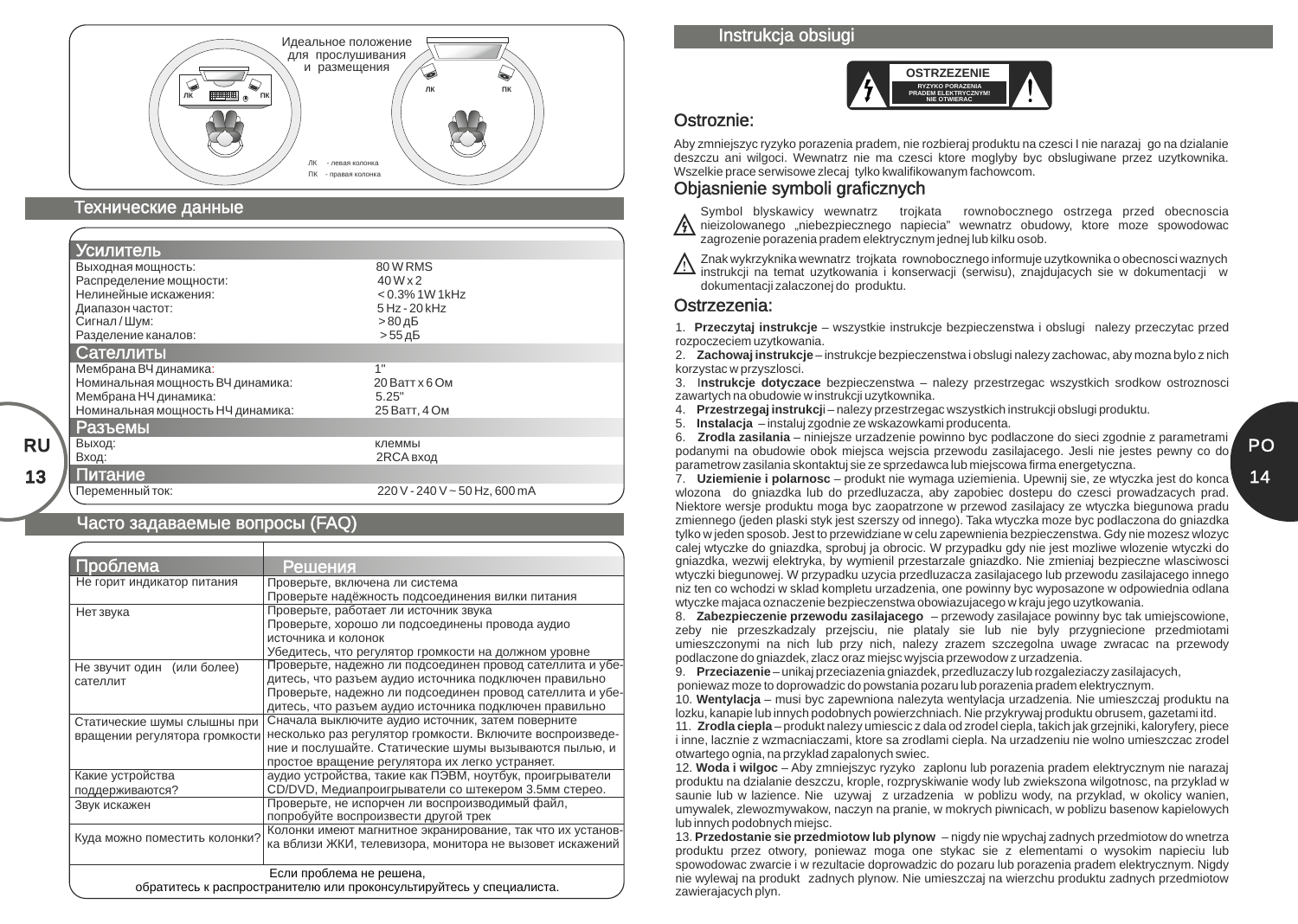14. **Czyszczenie** – przed przystapieniem do czyszczenia odlacz przewod zasilajacy z gniazdka. Obudowe subwoofera mozna czyscic sucha szmatka. Gdy uzywasz aerozolu do czyszczenia, nie rozpylaj go na powierzchnie obudowy, nanies srodek na szmatke. Uwazaj aby nie uszkodzic czesci napedu.

15. **Akcesoria** – nie uzywaj akcesoriow nie zalecanych przez producenta produktu, gdyz moga one spowodowac uszkodzenia.

16. **Oprzyrzadowanie** - nie umieszczaj niniejszego produktu na niestabilnej podstawie, z uzyciem podporki, stojaku, wsporniku lub na stoliku. Produkt moze spasc powodujac powazne obrazenia zarowno u dzieci, jak i osob doroslych, a takze uszkodzenie samego produktu. Uzywaj tylko z podporka, stojakiem, wspornikiem lub stolikiem, zalecanymi przez producenta badz sprzedawanymi razem z produktem. Montaz produktu zawsze nalezy prowadzic zgodnie z instrukcjami producenta z uzyciem akcesoriow zalecanych przez producenta.

17. **Przesuwanie produktu** – przy przesuwaniu produktu razem z podstawka nalezy zachowac ostroznosc. Nagle zatrzymanie sie, nadmierna sila lub nierowne powierzchnie moga spowodowac przewrocenie sie produktu z podstawa.

18. **Okresy nieuzywania** – w czasie burzy oraz na czas dluzszego nieuzywania urzadzenia nalezy odlaczyc przewod zasilajacy urzadzenia od gniazdka.

19. **Obsluga** – nie probuj samodzielnie naprawiac produktu, poniewaz przy otwieraniu obudowy mozesz narazac sie na dzialanie wysokiego napiecia lub innych niebezpieczenstw.

20. Prosimy o odlaczenie przewodu zasilajacego od podstawowego glownego zrodla zasilania lub od gniazdka sciennego gdy produkt nie jest uzywany. Gdy przewod zasilajacy jest podlaczony, system znajduje sie w trybie oczekiwania i zasianie nie jest calkowicie wylaczone.

21. **Wymiana czesci** – gdy niezbedna jest wymiana czesci, upewnij sie, ze specjalista do obslugi uzyl czesci wskazanych przez producenta lub o tych samych wartosciach jakie posiadaja oryginalne czesci. Niesankcjonowana wymiana moze doprowadzic do pozaru, porazenia pradem lub innego niebezpieczenstwa.

22. **Bezpieczniki topikowe** – aby zapewnic stala ochrone przed zaplonem, uzywaj tylko bezpiecznikow topikowych odpowiedniego typu lub o niezbednych nominalnych parametrach. Wlasciwe parametry bezpiecznikow topikowych dla kazdej wartosci napiecia podane sa na obudowie urzadzenia.

23. **Pola magnetyczne** – produkt stwarza pole magnetyczne. Nie umieszczaj dowolne obiekty , ktore moga byc uszkodzone niniejszym polem magnetycznym (np. odbiorniki telewizyjne lub monitory z

lampami elektronopromieniowymi, kasety audio i video, karty magnetyczne w odleglosci blizej niz 0,5 metra (2 stopy) od urzadzenia. Urzadzenie moze spowodowac znieksztalcenie obrazu w lampach

elektronopromieniowych znajdujac sie w blizszej odleglosci .

24. Nie zwiekszaj glosnosci w czasie sluchania cichych fragmentow lub w przypadku braku sygnalu dzwiekowego. Jesli to zrobisz, moze nastapic uszkodzenie glosnika gdy nagle zabrzmi fragment o maksymalnym poziome dzwieku.

25. Jedynym sposobem odlaczenia produktu od zrodla zasilania jest odlaczenie przewodu zasilajacego od gniazdka lub od produktu. Przy uzyciu produktu, musi byc zapewniony swobodny dostep do gniazdka sieciowego lub do miejsca podlaczenia przewodu zasilajacego do produktu.

26. Gniazdko sieciowe powinno znajdowac sie w poblizu urzadzenia i byc latwo dostepne.

## **Wprowadzenie**

Połkowe gło niki stereofoniczne Hi-Fi dla muzyki i multimediow. Idealne na ka d okazj i dowolnego rozmieszczenia.

Drewniane wyko czenie zapewniaj ce idealny i dokładny d wi k.

Dla wygody u ytkownika pokr tło regulacji d wi ku umieszczone z boku.

Obudowa gło nika, zapewniaj ca stereofoniczne efekty d wi kowe oraz łatwo umieszczenia

pomi dzy wy wietlaczem LCD i urz dzeniem odtwarzaj cym.

## Wła ciwo ci:

Pot na 80 watowa wydajno

Połkowy typ gło nikow z dwoma efektami stereo

Drewniane wyko czenie zapewniaj ce wspaniały d wi k i szeroki zasi g wydajno ci Idealne dla rozrywki muzycznej i aplikacji multimedialnych Gł bokie efekty zapewnia gło nik z tunelem bass reflexu Typ podł czenia zapewniaj cy czysty d wi k i bez zakłoce

## Wyposazenie

Przy rozpakowywaniu powinienes znalezc nastepujace elementy: Satelity SOLO 15 2 szt.<br>Przewod audio (3.5 mm stereo - 2RCA) 1 szt. Przewod audio (3,5 mm stereo - 2RCA) Kabel do podłoczenia kolumn 1szt.<br>Instrukcja obsługi 1szt. 1szt. Instrukcja obslugi 2 szt.

## **liustracie**





#### Gło nik Gło nik głowny dodatkowy  $\overline{\phantom{a}}$   $\overline{\phantom{a}}$   $\overline{\phantom{a}}$   $\overline{\phantom{a}}$   $\overline{\phantom{a}}$   $\overline{\phantom{a}}$   $\overline{\phantom{a}}$   $\overline{\phantom{a}}$   $\overline{\phantom{a}}$   $\overline{\phantom{a}}$   $\overline{\phantom{a}}$   $\overline{\phantom{a}}$   $\overline{\phantom{a}}$   $\overline{\phantom{a}}$   $\overline{\phantom{a}}$   $\overline{\phantom{a}}$   $\overline{\phantom{a}}$   $\overline{\phantom{a}}$   $\overline{\$ CD / VCD / DVD player |<del>...</del>  $\odot$ ൈ Mp3 / Mp4 Media player  $\overline{100.00}$ Kabel do podł czenia kolumn, 2.5m דד Pr<sub>d</sub> zmienny 220 V - 240 V ~ 50 Hz, 600 mAPC or Notebook

#### **Przedni panel** 1. Sopran

- 2. Bas
- 

**Tylny panel**

- 3. Regulator gło no ci 4. władza LED
- 

- 1. Otwór Bass reflex
- 2. Radiator
- 3. POKRETLO niskich i wysokich tonow 4. Wlacznik
	-

PO 16

- 5. Zasilanie AC
- 6. Terminale wyjsciowe 7. wejscie PC
- 8. wejscie AUX dla dodatkowego zrodla sygnalu (2.0 kanalow)
- 9. Terminale wyjsciowe

## Podł czenia i wł czenie

## Podlaczenia

1. Upewnij się, e pokrętło gło ności jest na minimum i zasilacz jest odłęczony.

2. Poł cz oba gło niki kablem Interconnect. Mo esz te w celu podł czenia u y trzeciej bananopodobnej wtyczki i u y wolnego kabla.

3. Podł cz urz dzenie do swojego odtwarzacza. Upewnij si najpierw, e jest on wył czony. S tam dwa zestawy do podł czenia wtyczek RCA. Mo esz wybra pomi dzy wej ciami PC IN lub AUX IN. Mo liwo podł czenia do ro nego rodzaju odtwarzaczy, takich jak: CD, DVD lub MP3, MP4, a nawet komputera.

4. Nale y pami ta, e tylko jeden odtwarzacz mo e by podł czony jednorazowo do wej PC IN lub AUX IN, w przeciwnym wypadku drugie rodło b dzie zakłoca jako pierwszego. 5. Na ko cu mo na podł czy zasilacz do gniazda elektrycznego.

## Wlaczenie

- 1. Podł. cz zasilanie.
- 2. Rozpocznij odtwarzanie utworu.
- 3. Powoli zwi kszaj natęcnie gło no ci to danego. Następnie wyreguluj natęcnie niskich i wysokich

tonow do danego.

4. Przed wył czeniem gło nikow zawsze najpierw nale y zatrzyma odtwarzanie utworu. Przed przyst pieniem do wył czania zasilania nale y najpierw ciszy gło no.

PO